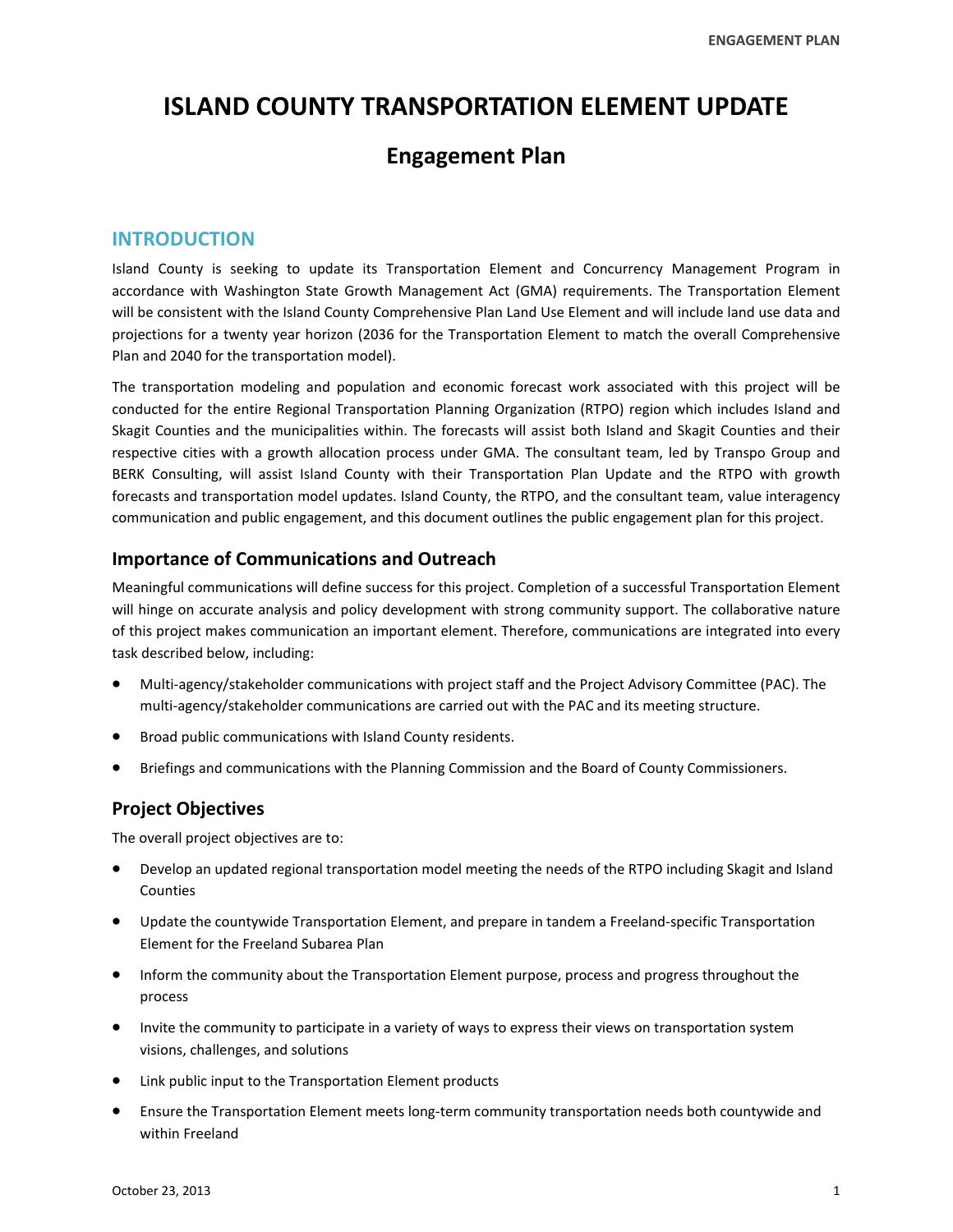- Ensure the Transportation Element is realistic
- Endeavor to complete the project in a timely way and within the available resources

## **MULTI‐AGENCY/STAKEHOLDER COMMUNICATIONS**

Multi-agency/stakeholder communications are geared at agency coordination between Island County, Skagit County, SCOG, and local government agencies. Given the technical nature of elements of the land use/growth forecasting, travel demand model updates, and the Island County Transportation Element, the consultant team will work through a Project Advisory Committee. The PAC will provide a framework for confirming assumptions and methodologies, providing input on alternatives, and reviewing results throughout the study process.

#### **PAC Membership**

A preliminary list of PAC members is presented below. Representation on the PAC is divided into three different focus areas:

- Island County Transportation Element Update
- Skagit/Island Regional Model Update
- Freeland Sub‐area Transportation Element Update

In addition to the core PAC members listed in the exhibit below, additional stakeholder representatives will be invited to PAC meetings when appropriate.

| Name                 | Position                            | Agency/Affilation                                       | <b>Island County</b><br>Transportation | Skagit / Island<br><b>Regional Model</b> | <b>Freeland Sub-area</b><br>Transportation |
|----------------------|-------------------------------------|---------------------------------------------------------|----------------------------------------|------------------------------------------|--------------------------------------------|
|                      |                                     |                                                         | <b>Element Update</b>                  | Update                                   | <b>Element Update</b>                      |
| <b>Bill Oakes</b>    | Director                            | <b>Island County Public Works</b>                       |                                        |                                          |                                            |
| <b>Connie Bowers</b> | <b>Assistant County</b><br>Engineer | <b>Island County Public Works</b>                       |                                        |                                          |                                            |
| Doug Cox             | Transportation<br>Planner           | <b>Island County Public Works</b>                       |                                        |                                          |                                            |
| <b>Brad Johnson</b>  | Planner                             | <b>Island County Planning</b>                           |                                        |                                          |                                            |
| Will Simpson         | Planner                             | <b>Island County Planning</b>                           |                                        |                                          |                                            |
| Emily Maughan        | <b>Public Health</b><br>Coordinator | <b>Island County Public Health</b>                      |                                        |                                          |                                            |
| John Shambaugh       | Area Planning<br>Manager            | WSDOT NW Region / Mt. Baker                             |                                        |                                          |                                            |
| Jeff Arango          | Director                            | City of Langley Community Planning                      |                                        |                                          |                                            |
| <b>Bridget Smith</b> | Planner                             | Town of Coupeville                                      |                                        |                                          |                                            |
| Cac Kamak            | Planner                             | City of Oak Harbor                                      |                                        |                                          |                                            |
| Kevin Murphy         | Director                            | SCOG                                                    |                                        |                                          |                                            |
| Gabe Phillips        | Transportation<br>Planner/Modeler   | SCOG                                                    |                                        |                                          |                                            |
| Kirk Johnson         | Planner                             | <b>Skagit County Planning</b>                           |                                        |                                          |                                            |
| Ryan Larsen          | Director                            | City of Anacortes Planning and Community<br>Development |                                        |                                          |                                            |

#### **Exhibit 1: Preliminary PAC Membership**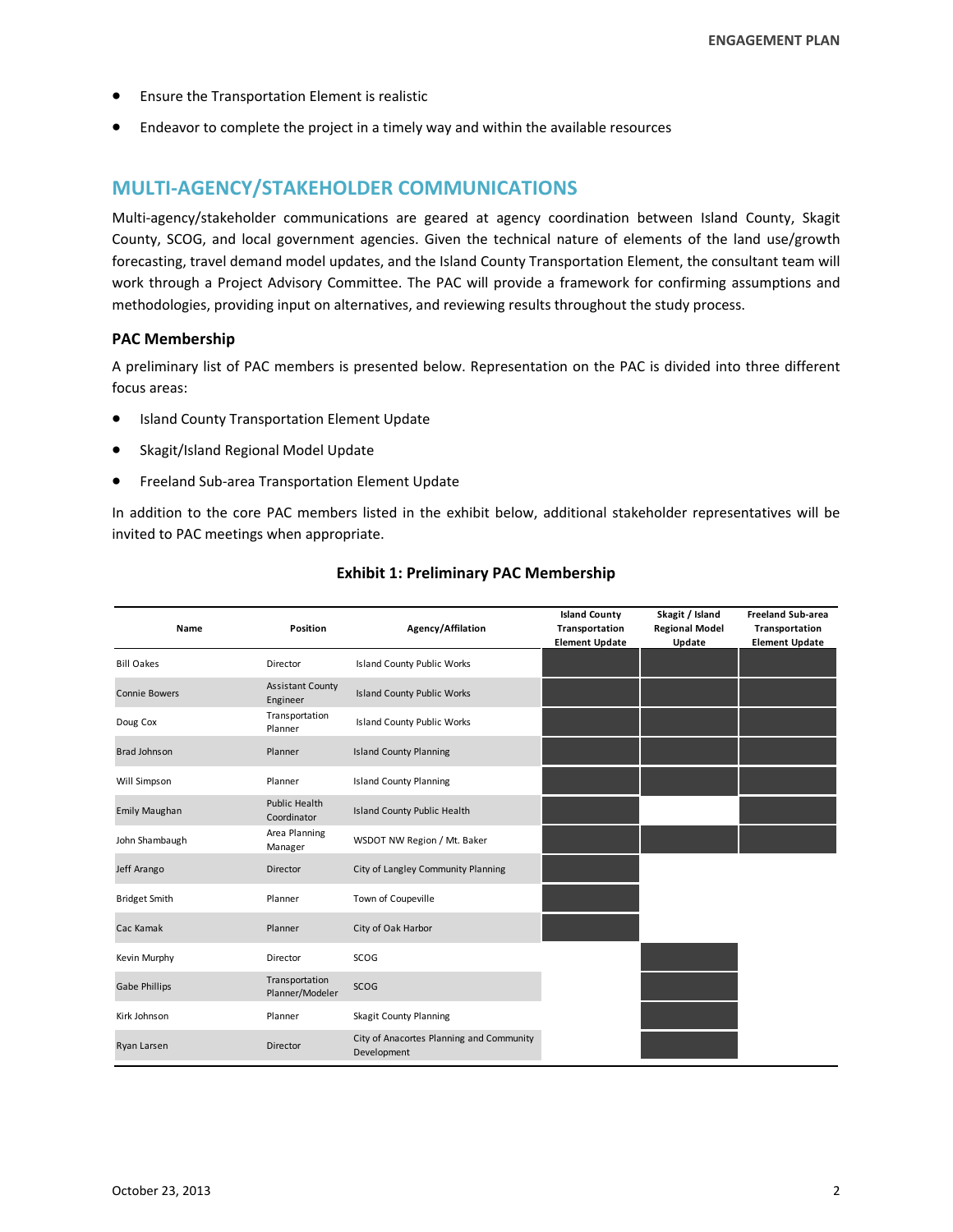## **Meeting Plan**

#### **PAC Workshops**

There are five facilitated workshops with the PAC spread over the course of the project from October 2013 to fall of 2014.

As identified in the in the scope of work, the workshop plan identifies the following five meetings.

- Workshop #1: Project Kick‐off
- Workshop #2: Population and Employment Alternatives Evaluation
- Workshop #3: Traffic Forecasts and Evaluation
- Workshop #4: Preliminary Draft Island County Transportation Element and Freeland Subarea Transportation Element
- Workshop #5: Draft Island County Transportation Element and Freeland Subarea Transportation Element

#### **Additional County Land Use Workshops**

An additional four County Land Use Workshops (two with Island County jurisdictions and two with Skagit County jurisdictions) will be held to coordinate the population/employment subarea allocations. These Land Use Workshops will allow local jurisdictions to assess local circumstances and trends and how these issues will affect allocations of population and employment.

## **BROAD PUBLIC COMMUNICATIONS**

There are several key stakeholder groups that the planning process seeks to engage:

- Island County residents primarily through public open houses
	- o Particular attention to Freeland residents as a subarea transportation plan is developed through participation on the PAC and through public open houses
- Island County Planning Commission through staff briefings
- Island County Board of County Commissioners through staff briefings

The external communications plan will be constructed to disseminate project data and information and collect public and decision‐maker input at three key points in the process. At each of these key points, there will be public open houses followed by staff briefings with the Island County Planning Commission and Island County Board of Commissioners. The broad topics to be addressed at the three key points are described as follows:

- First set of Meetings: Vision and Situation Assessment
	- o Collection of guiding principles and values for the transportation plan from the public
	- o Presentation of information on future growth scenarios and potential transportation challenges
- Second set of Meetings: Transportation Alternatives
	- o Presentation of transportation alternatives and concepts for review and comment
- Third set of Meetings: Development of the Final Transportation Element and Plan
	- o Presentation of draft plan for review and comment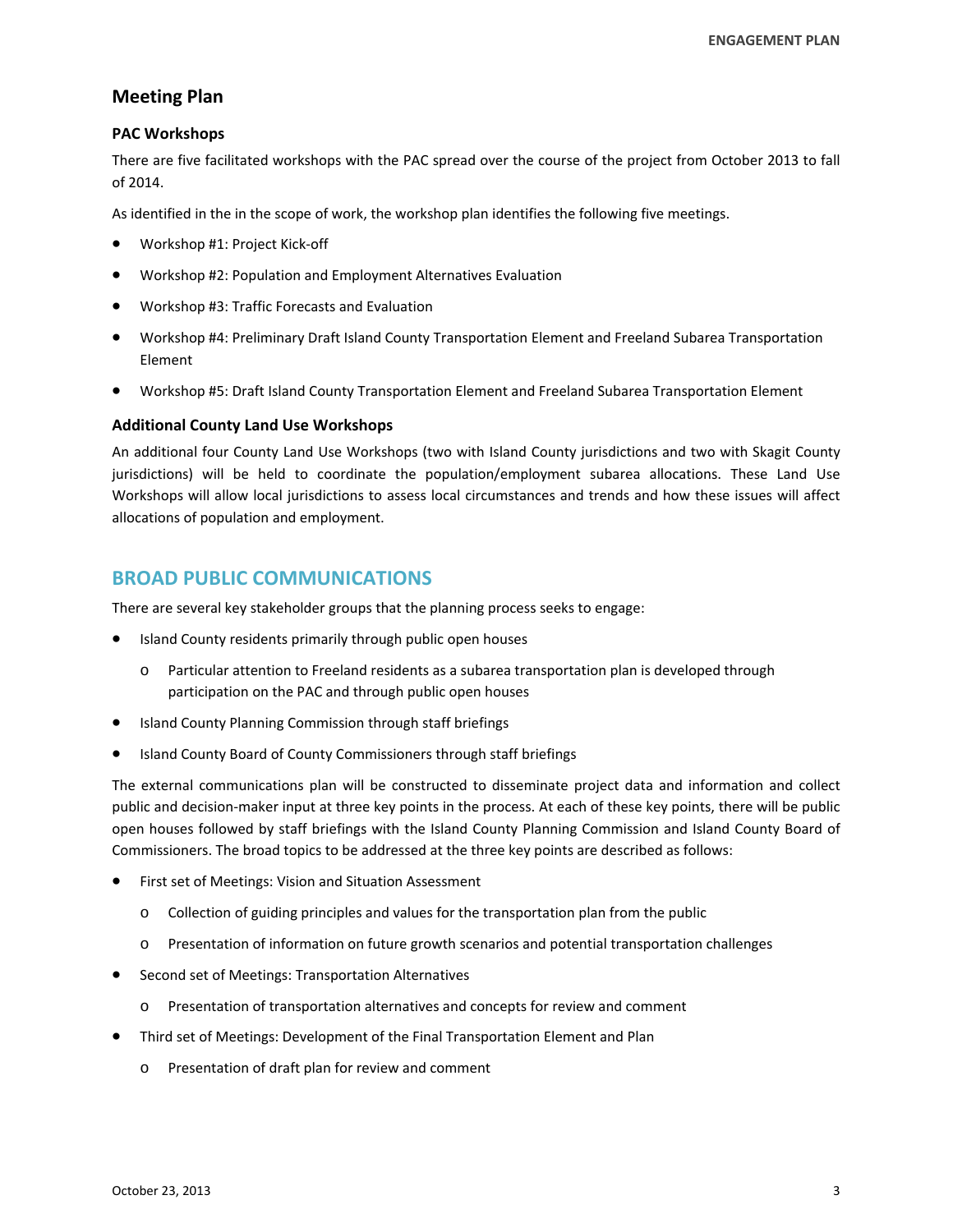## **Overview of Public Open House Meetings**

The purpose of the public open house meetings will be to provide the public with information on project progress and gather input that will help guide the development of the next project phase. It is anticipated that the meetings will be about 2 hours in length. As appropriate to the project phase and project resources, meetings will be held at geographically diverse county locations in an effort to capture the diversity of opinion in the County. Depending on the nature of the local community and the meeting topics to share, some meetings could be held in the morning or mid‐day (e.g. to attract business owners or retirees) and/or the in the evenings (to attract general residents).

It is anticipated that there will be three sets of public meetings held across the county as follows:

- First set of Meetings Three total meetings. South Whidbey, North Whidbey and Camano.
- Second set of Meetings Three total meetings. South Whidbey, North Whidbey and Camano.
- Third set of Meetings Three total meetings. South Whidbey, North Whidbey and Camano.

The number of meetings to be held in each phase, the timing, and locations, may vary from this initial listing depending on the needs of the project.

## **Administrative and Legislative Outreach**

Materials developed for the public open houses will be used by Island County staff for updates and briefings to the County Planning Commission and Board of County Commissioners. County staff will record feedback for dissemination to the project team.

## **Web Site and Survey/Comment Tools**

A project web site will be hosted by Island County and provide interested community members with access to project updates, reports, meeting notices and agendas. Each set of public meetings will be accompanied by an online survey (using Survey Monkey or other similar tool). The survey will be made available through the County's website. The online survey will act as an informal data gathering tool. It will be an additional mode for stakeholders and community members to provide input as the project is developed. County staff will send notices to stakeholders when surveys are available.

## **Media Relations**

The County and Cities will provide meeting invitations and fliers to local media.

## **Interested Parties Database**

County staff will maintain a list of stakeholders, community members, and organizations interested in receiving public meeting announcements. Notice will be provided either by mail or email. The County will update the database with information after each public outreach activity to reflect individuals and organizations that attended each meeting, and to inventory and respond to project comments as appropriate.